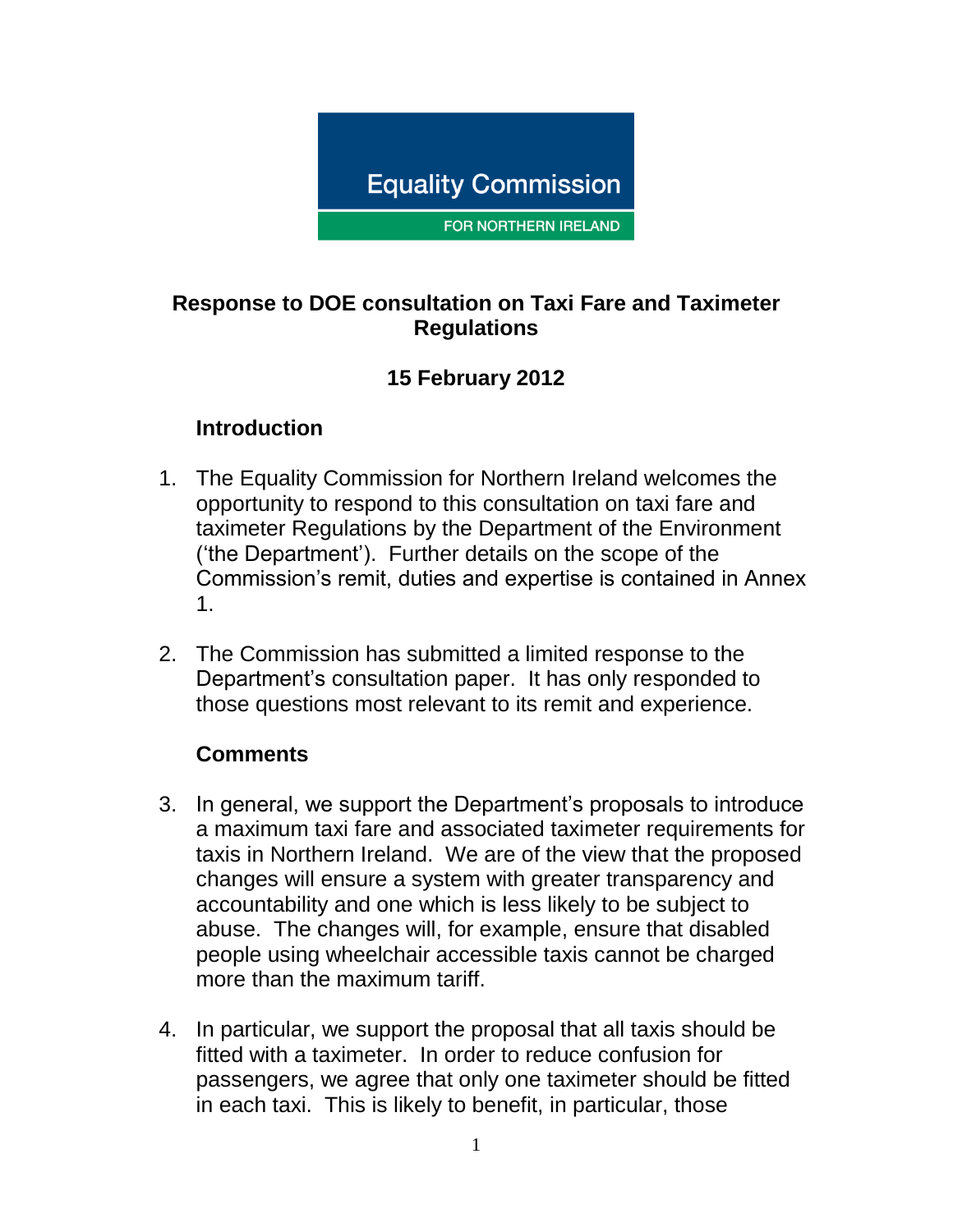passengers with learning disabilities or whose first language is not English.

- 5. We further agree that a taximeter should be designed to ensure clarity of fare for ease of use by passengers, including onscreen display and verbal clarification from the driver if required. This will also particularly assist passengers whose first language is not English or passengers with learning difficulties.
- 6. We also support the proposal that all taximeters must be capable of operating a receipt printer which has secure transmission from the taximeter. It is also likely to be of benefit that taximeters store all fare information digitally for a year, and that information can be downloaded either to the receipt printer to produce a hard copy or to a computer for long term storage. We agree that such optional functionalities should be permitted but not compulsory for all taximeters.
- 7. In addition, we agree that taxis operating within a regulated fare must display a 'fares board' which can be viewed clearly by all seated passengers.

#### **Issues of concern**

- 8. We have, however, a number of concerns in relation to the proposed measures.
- 9. Firstly, we note that it will be open to taxi drivers and passengers to negotiate a reduced fare below the maximum tariff. Clearly, passengers whose first language is not English or passengers with learning difficulties are placed at a disadvantage in terms of entering into such negotiations. There is also the potential for taxi drivers of wheelchair accessible taxis to refuse to reduce fares for disabled wheelchair users.
- 10. Secondly, we note that taxi drivers may charge an additional 'soiling' charge up to a maximum of up to £50. We recommend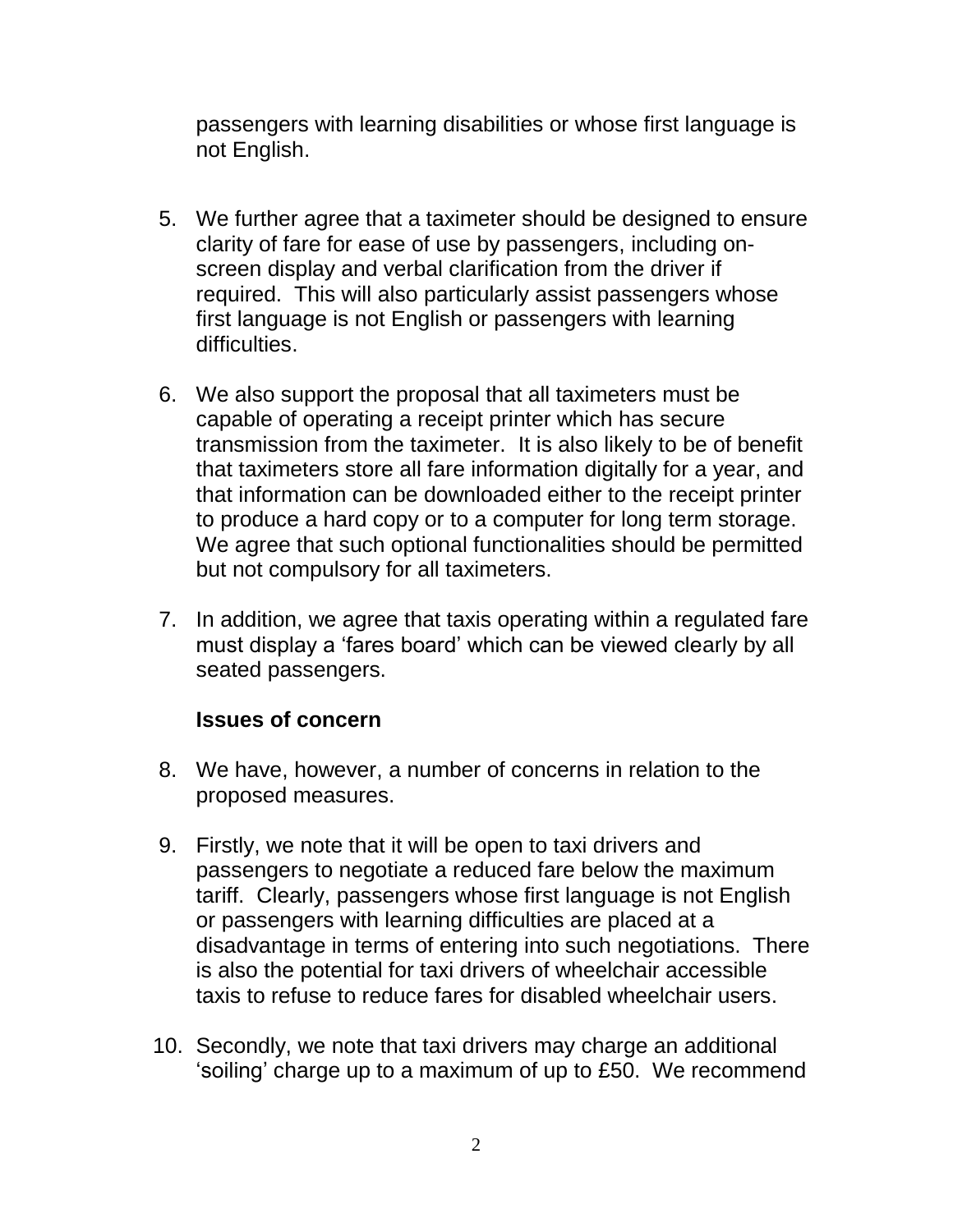that the guidance makes it clear that this charge should **not apply** to the removal of dog hair as regards assistance dogs.

11. Finally, it is proposed that the tariff includes a 'waiting time tariff' for when the vehicle is stationary, or moving at very low speeds. We recommend that the Department makes it clear that this waiting time tariff only commences when the **passenger is seated in the taxi**. Clearly, disabled people may require additional time in order to get into the taxi, and should not be penalised as a result of this.

#### **15 February 2012**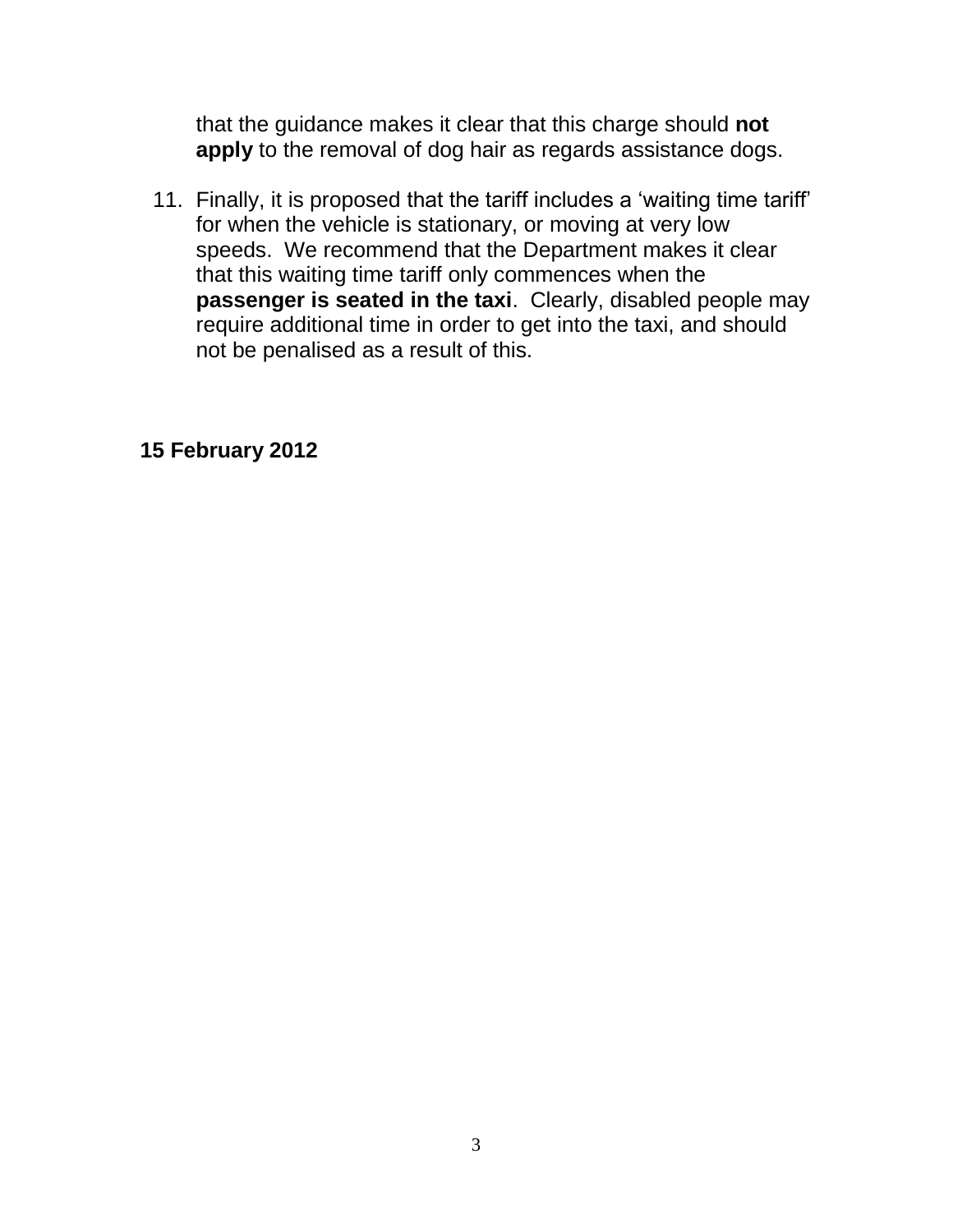# **Annex 1: The Equality Commission for Northern Ireland – Remit**

- 1. The Equality Commission for Northern Ireland (the Commission) is an independent public body established under the Northern Ireland Act 1998. The Commission is responsible for implementing the legislation on fair employment, sex discrimination and equal pay, race relations, sexual orientation, disability and age.
- 2. The Commission's remit also includes overseeing the statutory duties on public authorities to promote equality of opportunity and good relations under Section 75 of the Northern Ireland Act 1998 (Section 75) and to promote positive attitudes towards disabled people and encourage participation by disabled people in public life under the Disability Discrimination Act 1995.
- 3. The Commission's general duties include:
	- working towards the elimination of discrimination;
	- promoting equality of opportunity and encouraging good practice;
	- promoting positive / affirmative action
	- promoting good relations between people of different racial groups;
	- overseeing the implementation and effectiveness of the statutory duty on relevant public authorities;
	- keeping the legislation under review;
	- promoting good relations between people of different religious belief and / or political opinion.
- 4. The Commission, with the Northern Ireland Human Rights Commission, has been designated under the United Nations Convention on the rights of Persons with Disabilities